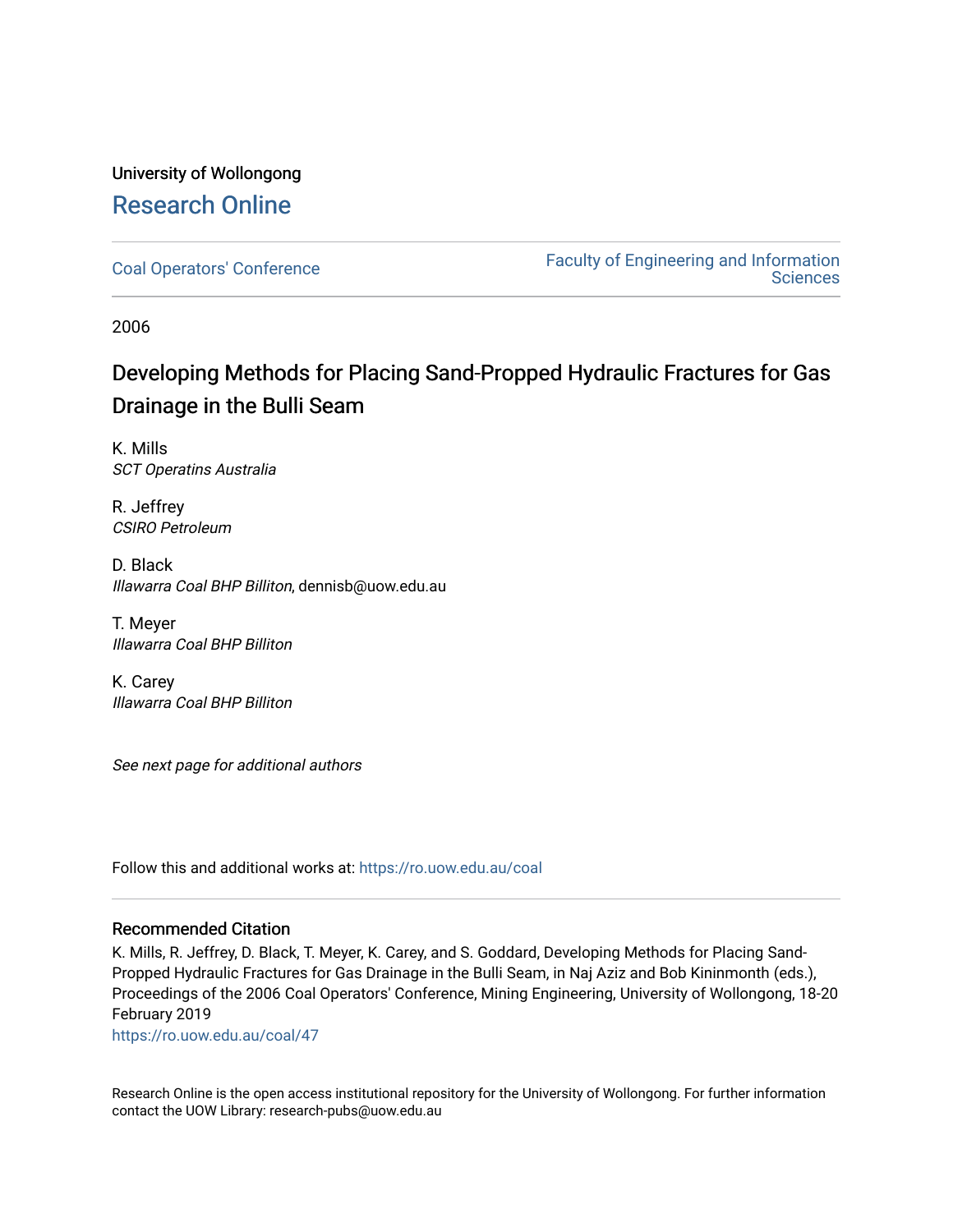## Authors

K. Mills, R. Jeffrey, D. Black, T. Meyer, K. Carey, and S. Goddard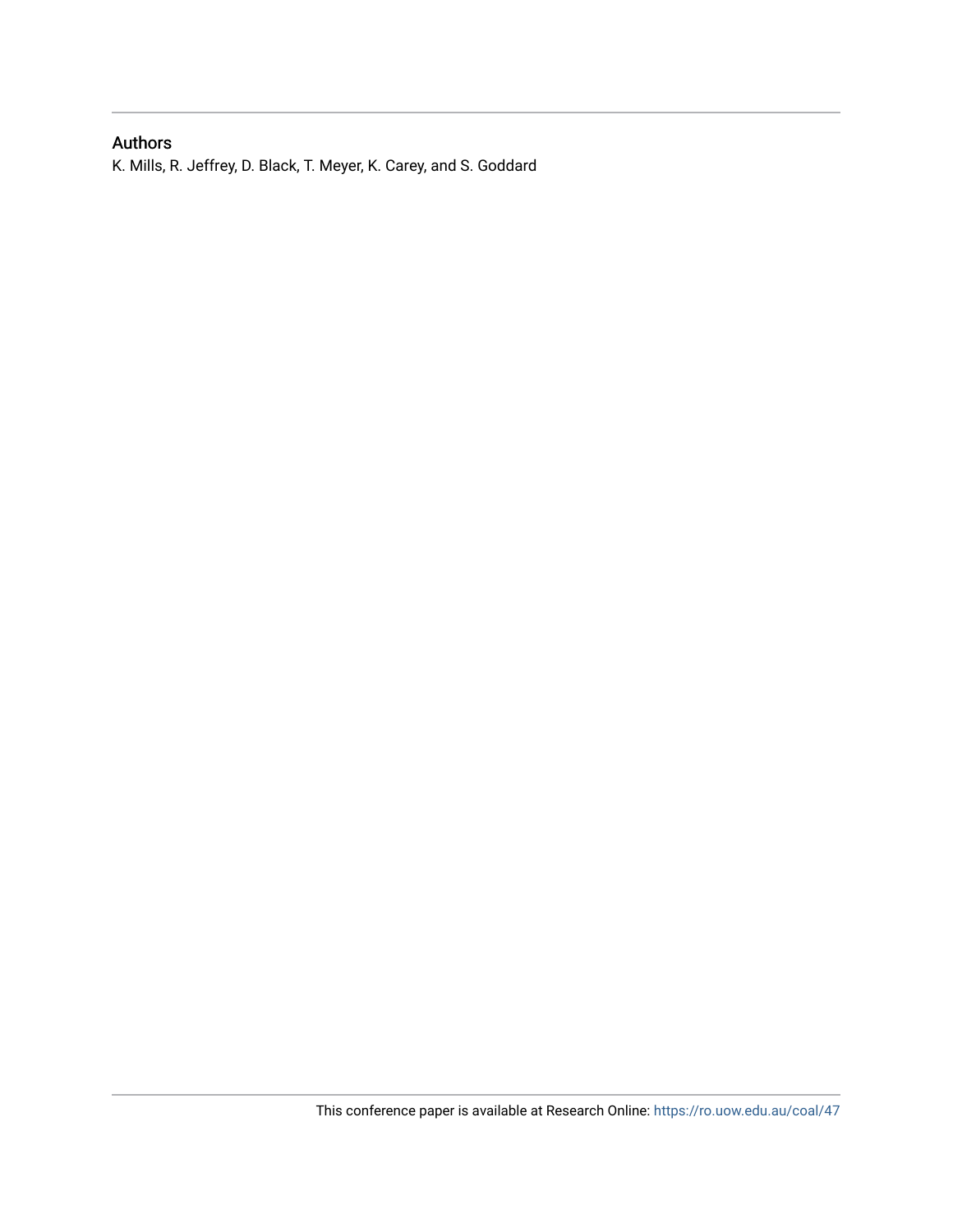# **DEVELOPING METHODS FOR PLACING SAND-PROPPED HYDRAULIC FRACTURES FOR GAS DRAINAGE IN THE BULLI SEAM**

# **K. Mills<sup>1</sup> , R. Jeffrey<sup>2</sup> , D. Black<sup>3</sup> , T. Meyer<sup>3</sup> , K. Carey<sup>3</sup> , S. Goddard<sup>3</sup>**

*ABSTRACT:* BHP Billiton Illawarra Coal is seeking ways to significantly increase gas capture rates from in seam drilling programs in its underground coal mining operations. Hydraulic Fracture Technology (HFT), a joint venture between SCT Operations Pty Ltd and CSIRO Petroleum, is working with Illawarra Coal to develop the capability to enhance gas drainage rates in the Bulli Seam using sand-propped hydraulic fracturing based on HFT's experience at Dartbrook Mine where gas drainage rates were increased by 5 to 180 times.

One of the principal challenges for implementing sand-propped hydraulic fracturing in the Bulli Seam is the high vertical stresses that cause borehole breakout in horizontal holes drilled in coal. Borehole breakout effectively precludes the use of open hole straddle packers which are a convenient tool for placing multiple sand-propped hydraulic fractures in in-seam holes. Results of an initial six week trial undertaken at Douglas Project pit-bottom are described, which is aimed to developing the capability to install, grout and perforate casing so that straddle packers can be used for sand-propped hydraulic fracturing in overstressed boreholes. The primary goals of the pitbottom trial at Douglas were to confirm that horizontal boreholes in Bulli coal at 500 m overburden depth are overstressed and unsuitable for use of open hole straddle packers, and to establish a method for installing, cementing and slotting casing so that straddle packers can be used to place hydraulic fractures. Both these goals were successfully achieved.

### **INTRODUCTION**

Sand-propped hydraulic fracturing has been developed in the petroleum industry for stimulation of oil and gas wells, including coal seam methane wells. Several projects have been carried out in Australia and overseas with the objective of trialling stimulation of in-seam gas drainage holes by hydraulic fracturing in coal operations. A recent project conducted at Dartbrook Mine in 2002 (Jeffrey and Boucher, 2004; Jeffrey et al., 2005) demonstrated significant improvements in gas capture rates. In hard-to-drain coal the gas drainage rate was increased by up to 180 times, with the rate increasing over time.

The sand-propped hydraulic fracturing technique involves pressurising a section of borehole with water at sufficient pressure to overcome the *in situ* stresses in the ground and the tensile strength of the coal. Ideally a single vertical fracture develops and grows out from the borehole for a distance of 20-50 m in a direction parallel to the major horizontal principal stress. Sand propping involves the introduction into the fracture of specially graded sand suspended in the water flow. At the end of the treatment, the sand remains in the fracture and props the opposite sides of the fracture apart to provide a conductive drainage path back to the borehole. At Dartbrook, the *in situ* stresses were such that the horizontal boreholes remained stable enough for open hole straddle packers to be used to place the sand-propped hydraulic fractures. However, in the Southern Coalfield, the vertical stresses are typically too high for the borehole to remain stable and so the sides of horizontal boreholes drilled in coal are routinely overstressed. Failure of the coal caused by the overstressing results in borehole breakout, which enlarges the borehole in a horizontal direction. If borehole breakout is severe enough, it stops straddle packer systems from sealing and causes damage to the packers, thereby preventing their effective use, unless some sort of casing system can be developed that improves the surface against which the packers are set.

Borehole breakout is regarded as a major challenge to the effective implementation of sand-propped hydraulic fracturing in the Southern Coalfield. The work described in this paper is aimed specifically at finding suitable strategies to improve the condition of the borehole so that straddle packers can be used successfully. The concept of casing the hole is regarded as the approach most likely to be successful.

 $\overline{a}$ *1 SCT Operations Pty Ltd* 

*<sup>2</sup> CSIRO Petroleum* 

*<sup>3</sup> BHP Billiton Illawarra Coal*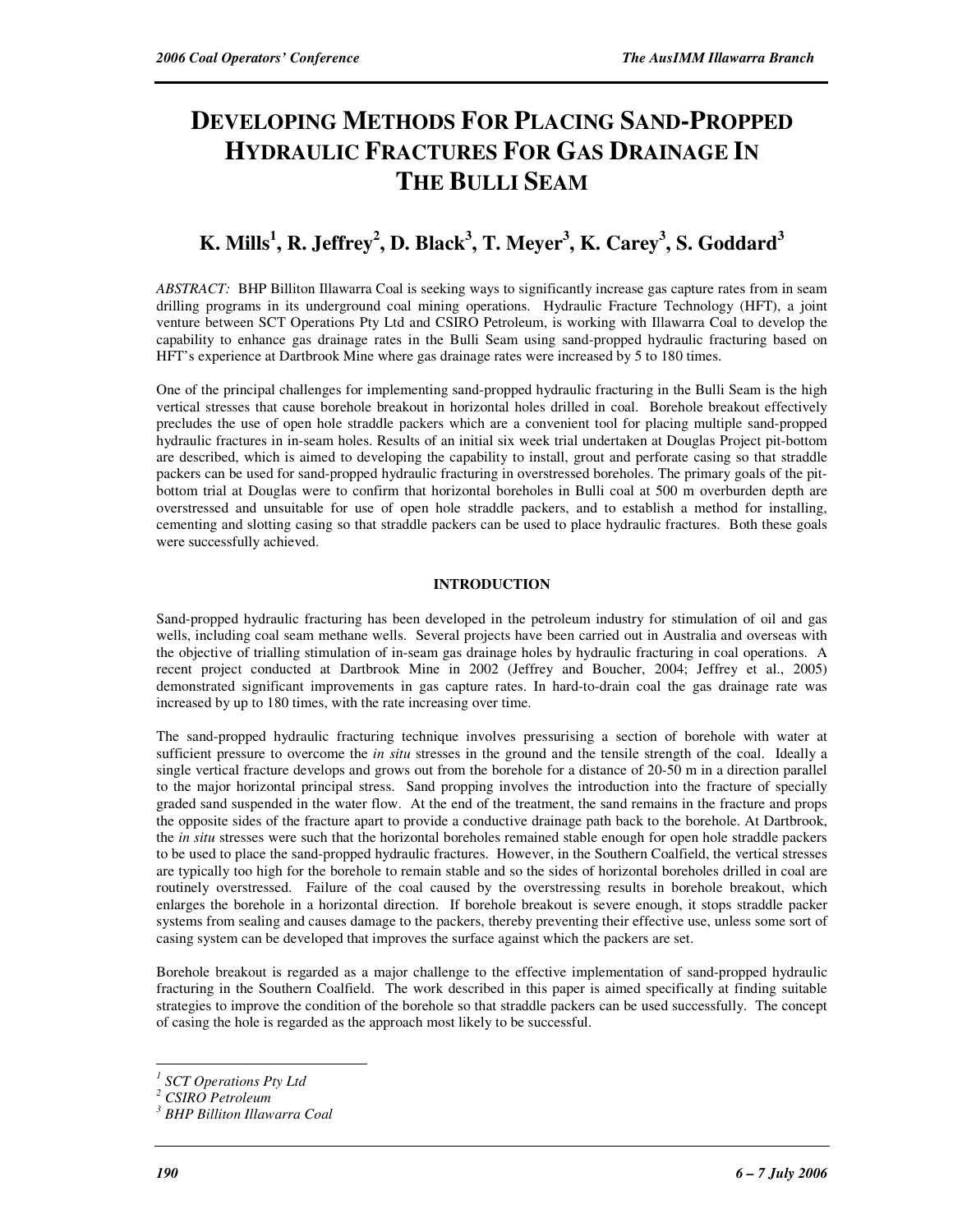A staged work program was developed with the intention of moving incrementally toward the ultimate goal of giving Illawarra Coal the in-house capability to place sand-propped hydraulic fractures. The stages of the work program involve:

- 1. Confirming the expectation that horizontal boreholes in coal are not suitable for setting straddle packers in the borehole without some sort of casing system.
- 2. Developing and testing suitable casing and cementing systems for deployment in overstressed boreholes.
- 3. Developing and testing a slotting system capable of perforating the casing to give access to the formation.
- 4. Testing a range of casing systems in a environment where the boreholes are subject to full overburden stress, and therefore likely to have broken out.

A trial site at Douglas Project pit-bottom was chosen as a convenient site for the casing, cementing and slotting tests. The site was located so that full overburden loading conditions were present and the trial did not cause undue disruption to the overall mining operation.

### **CASING SYSTEM TRIALS AT DOUGLAS PROJECT PIT-BOTTOM**

The stages of the work program described in this section relate mainly to the Douglas Project pit-bottom trail, but some of the results from earlier casing trials conducted at CSIRO Petroleum in Melbourne are included where relevant.

#### **Site Description**

Figure 1 shows a plan of the Douglas Project pit-bottom trial site. The roadways in this area were developed some 25 years ago. A major geological fault structure is located immediately to the north-east of the site. The seam RL at the site is approximately 310 m below AHD. The surface is approximately 190 m AHD, so the overburden depth is nominally 500 m indicating a vertical stress of approximately 12.5 MPa. The seam thickness is nominally 2.2 m.







Fig 1b: Layout of boreholes at Douglas pit bottom.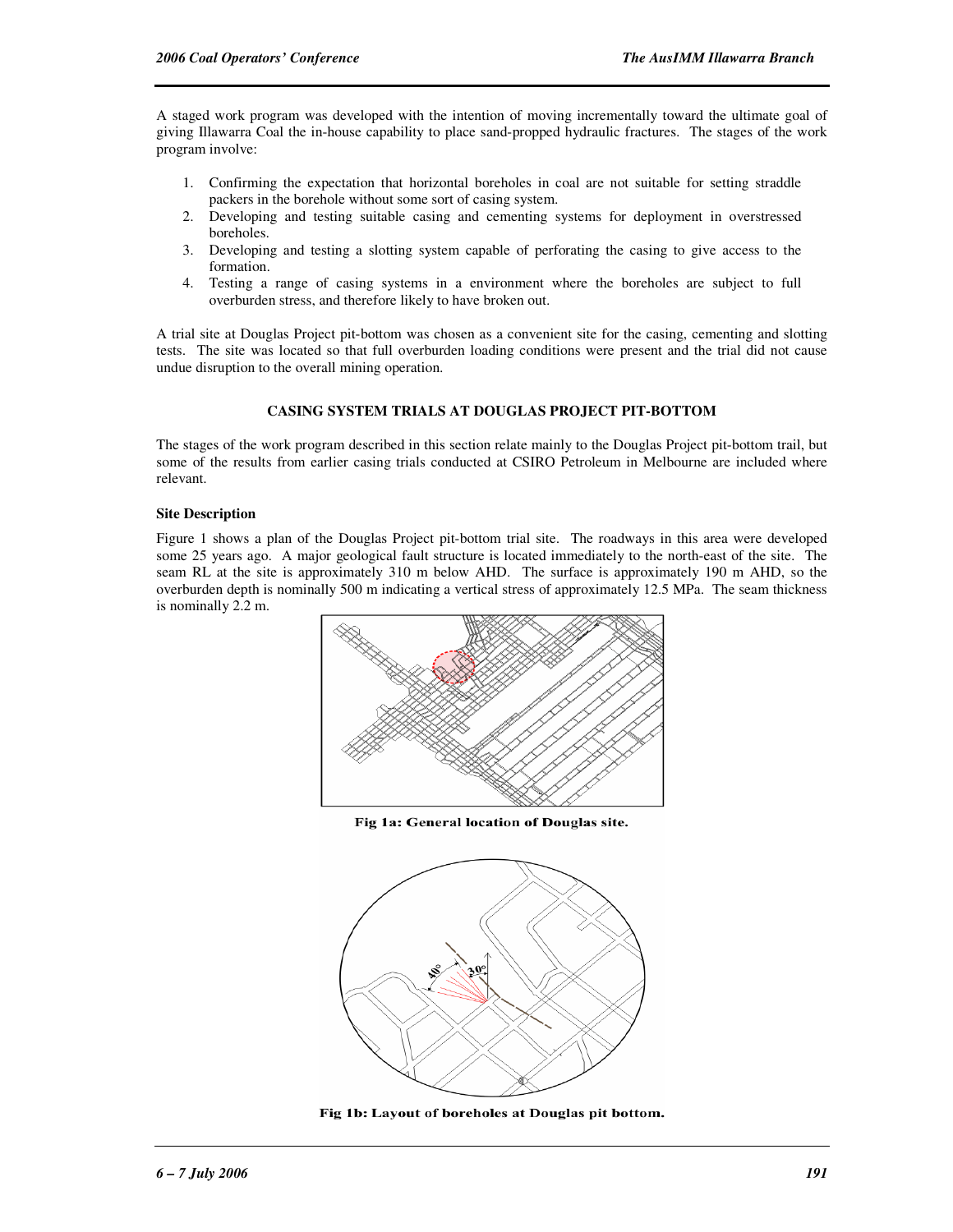Six holes were drilled using a downhole motor at a nominal diameter of 96 mm. The intention was to drill these holes so that some were dipping down, some up and others with both up-dip and down-dip sections. The alignment of the holes was surveyed using the downhole survey tool. Figure 2 shows a summary of the hole alignments in plan and long section.



Steel standpipes were installed in all the holes by the drilling crew. The standpipes were 9 m long in Holes 1 and 2 and 12 m long in Holes 3-6. The stand pipe used was nominally 4-inch diameter and had an internal diameter of 105 mm. A 4-inch BSP coupler was attached with a short BSP to Victaulic adapter fitted to the other end of the coupler. The cement head used during the trials was attached to the Victaulic fitting using a quick-set Victaulic clamp. Figure 3 shows a photograph of the site with the holes shown painted in red on the rib and numbered from 1 to 6.

#### **Caliper Logging**

Holes 2-6 were logged using the eight arm caliper logging system developed in ACARP Project C12021 (Jeffrey et al. 2005). Two of these holes were blocked with coal debris. When Hole 1 was flushed out ahead of caliper logging, the hole was blocked a short distance beyond the end of the casing and large chips of coal were observed coming out of the hole. This hole was not logged because the risk of the caliper tool becoming jammed in the hole was considered to be too high.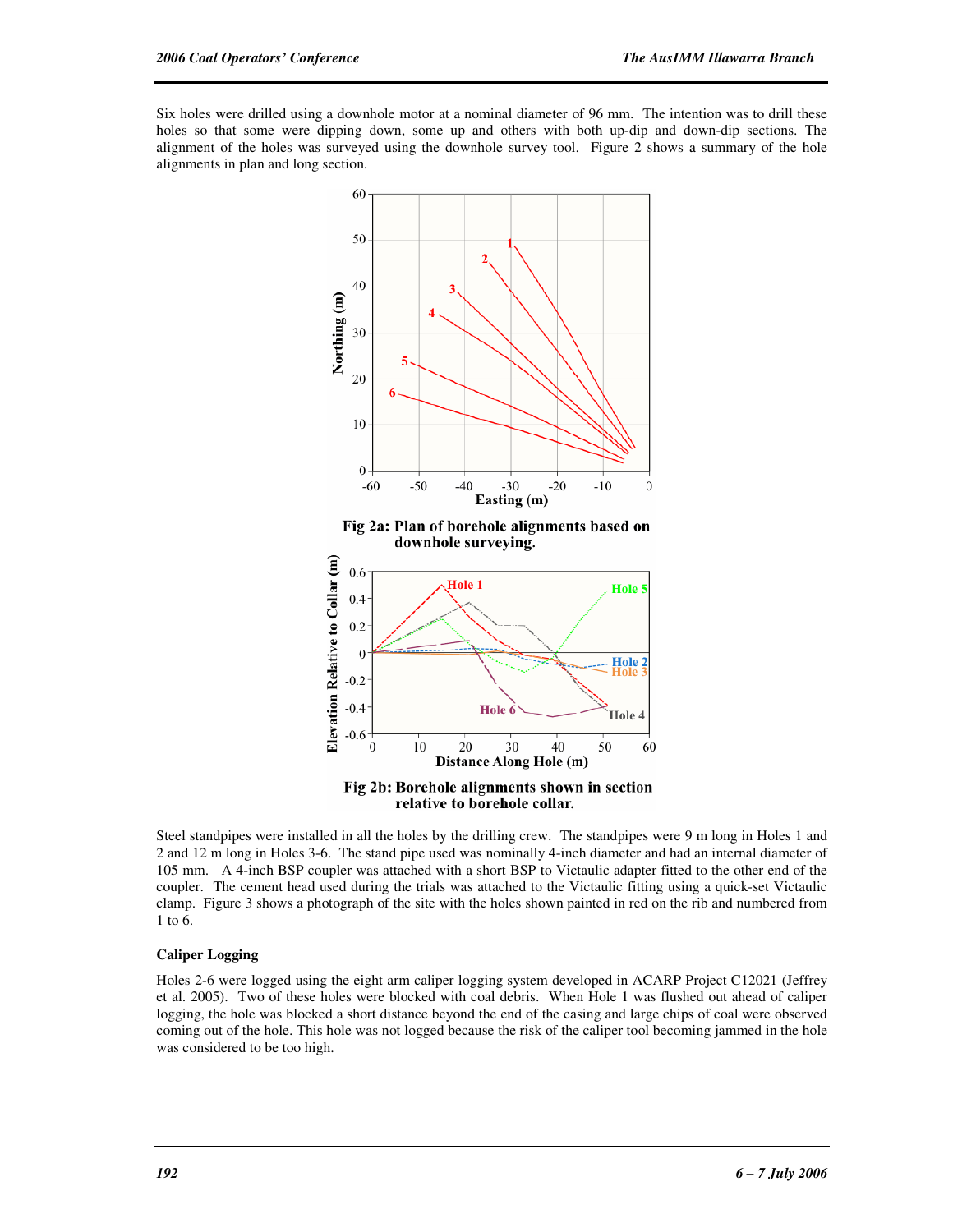

Fig 3: Photograph of Douglas pit bottom site showing the location of the six 50m long boreholes used for the casing trial.

Figure 4 shows the results of caliper logging in each of the holes. The caliper was logged continuously as it was retracted along the hole, but the depth was only measured every 0.1 m. In most of the holes the instrument was able to be oriented within 15° using a downhole tilt indicator, so that the arms were oriented vertical, horizontal, 45°-225° and 135°-315°. The maximum and minimum values measured on any of the arms over each 0.1 m interval are shown as well as the average value measured on each arm.

The caliper logs show that the boreholes have a horizontal diameter greater than the as-drilled diameter over a substantial length of the hole. The horizontal diameter is generally greater than the vertical diameter and ranges up to about 180 mm in some sections. The vertical diameter is typically less than the nominal diameter of the hole. This may be a result of closure due to borehole breakout, but it may also be a function of debris in the bottom of the hole.

The key result of the caliper logs is that the boreholes are unsuitable for using open hole straddle packers for hydraulic fracturing without some sort of casing system. If straddle packers were used in these boreholes without casing, the packers would not be expected to provide an effective seal at the treatment pressures of 10-15 MPa and the packers would rupture on a regular basis.

#### **Casing Selection**

Three types of casing were selected for testing for the pit-bottom tests at Douglas Project; 76 mm outside diameter steel casing with a 3.5 mm wall thickness, 85 mm outside diameter fibreglass casing with 8 mm wall thickness and 84 mm outside diameter PVC casing with 6 mm wall thickness. Four holes were cased using steel casing, one with fibreglass and one with PVC casing. The steel casing was supplied in 3 m lengths and externally coupled. The PVC casing was supplied in 6 m lengths with upset ends. The 3 m long fibreglass casing sections had integral threads and upset ends.

The main criteria for casing selection relate to ease and robustness of handling, ability to resist external collapse pressures during grouting and hydraulic fracturing, cuttability by the longwall shearer and ease of separation from the coal product stream once it has been cut. Thin walled steel casing has advantages in all these areas except perhaps cuttability and is the preferred option for routine use.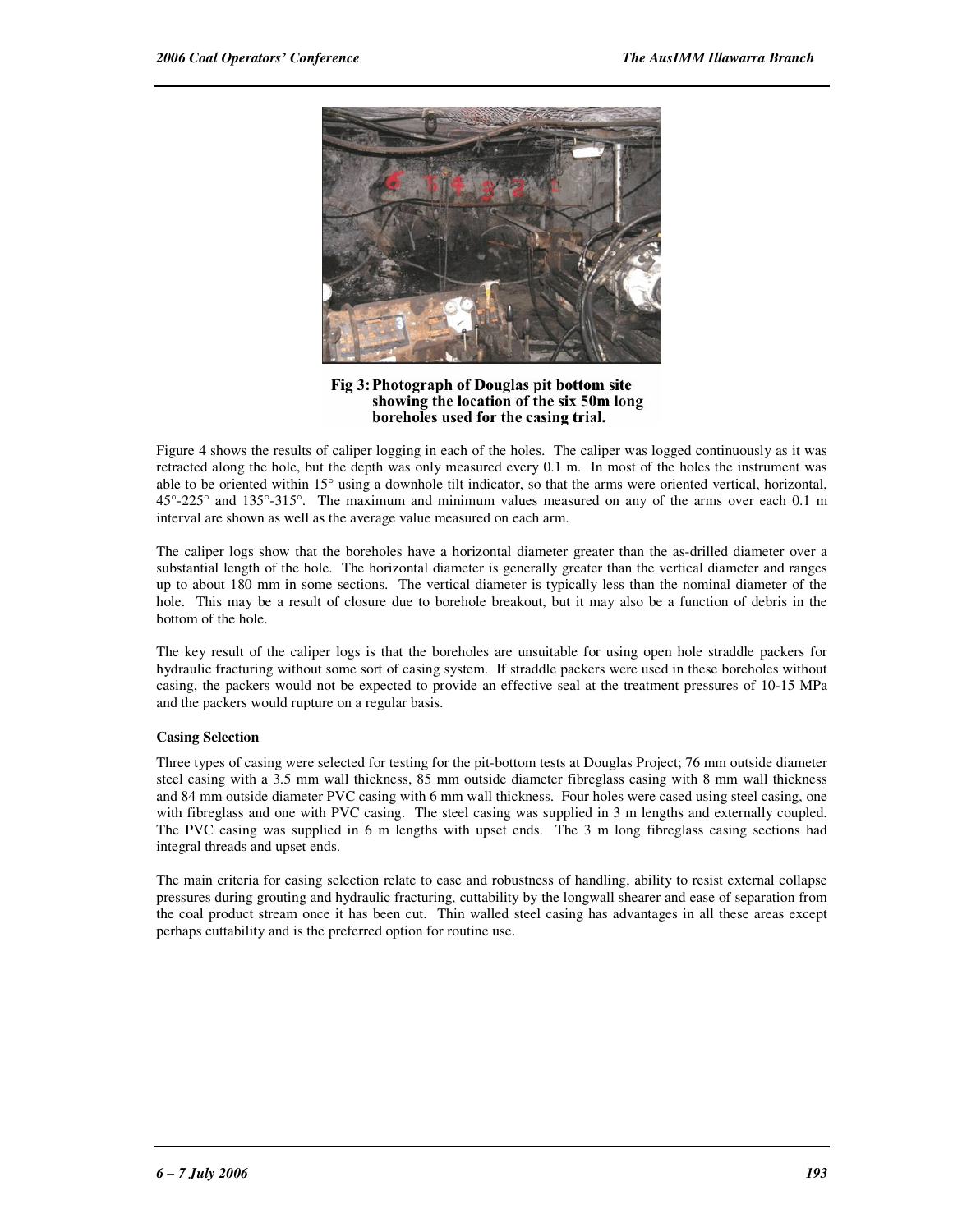

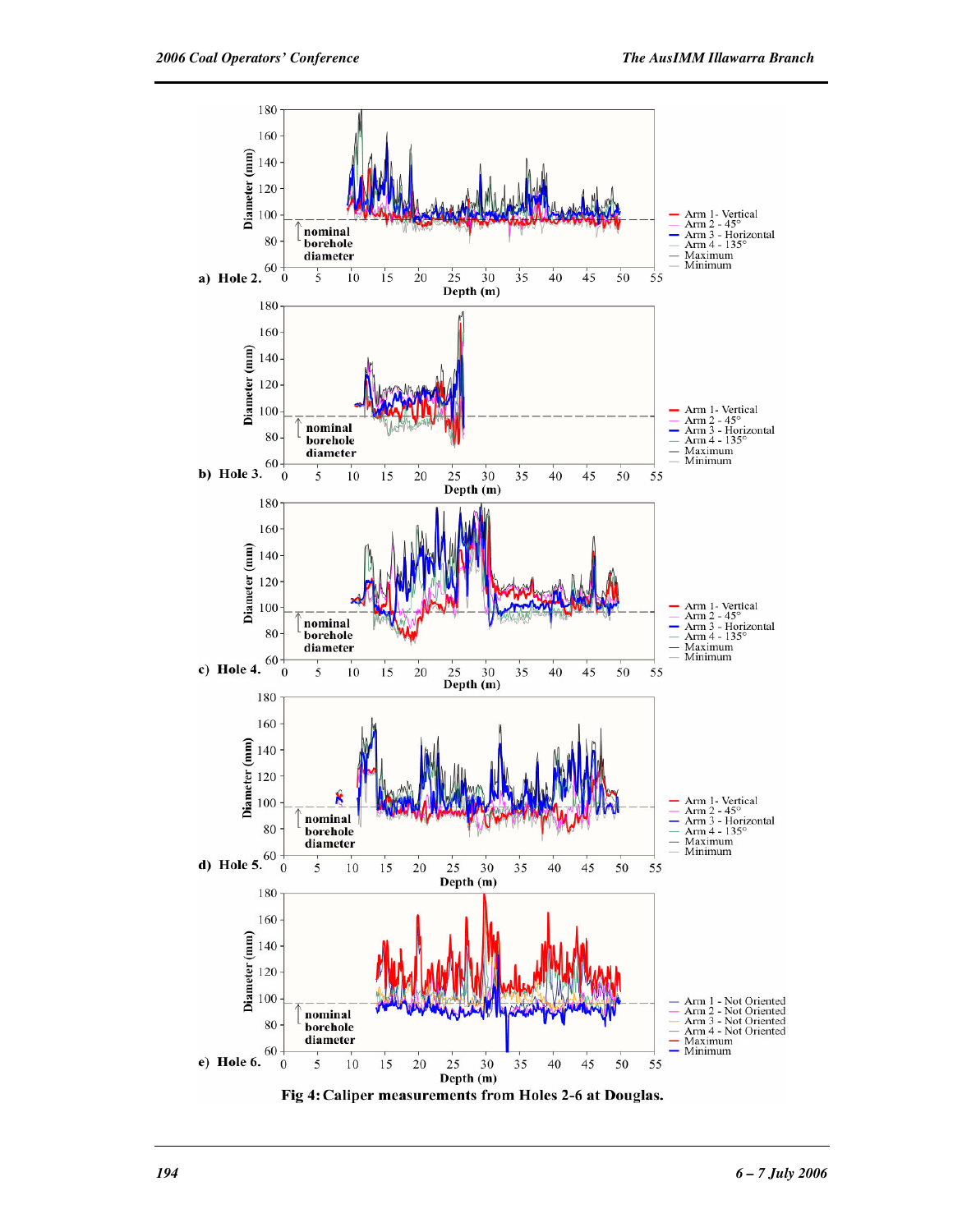#### **Cement System**

The cement system used in the trial was designed by Schlumberger Oilfield Services in Perth. They carried out tests to establish the optimum mixing ratios for the locally available general purpose Portland cement used in the trial. An antifoaming agent, a dispersant and a gas block agent were used in the mix. Mixing is carried out by adding the liquid additives to the mix water and stirring well. The cement is then added to the liquid as stirring continues so that no lumps form. The cement is pumped into the casing and returns up the annulus outside of the casing. When sufficient cement has been pumped to fill the annulus, a displacement plug is placed in the casing at the collar of the hole and pumped down the hole with water. The displacement plug acts as a barrier separating the cement from the water. When it reaches the end of the hole, there is no grout inside the casing, and provided there are no substantial loss zones, the grout should have returned up the outside of the casing to the collar of the hole.

#### **Perforation System**

Once the casing system has been installed, it is necessary to gain access to the coal seam from inside the casing string by perforating the casing. There are various systems available ranging from explosive perforators to mechanical cutting devices. The system that is most compatible with the equipment used for sand-propped hydraulic fracturing is an abrasive slurry system based on a sand-water system injected through a jet at high pressure onto the casing. This slurry jet cuts a slot in the casing, through the cement and into the coal within a few minutes (depending on the pressure available). By rotating the tool, a circular slot can be formed. By withdrawing the tool, a linear slot is formed.

A slotting tool was developed, tested and modified at CSIRO Petroleum in Melbourne. The tool jets were sized so that the steel casing could be cut in about 4 minutes. PVC and fibreglass casing required less time to cut than steel. Figure 5 shows a section of steel casing cut under these conditions. For this test, a short section of casing was encased in a concrete block and then cut using a sand-water slurry pumped at 120 lpm and 13.79 MPa (2000 psi) for 4 minutes. The openings shown in Figure 5 would provide more than enough access to the coal seam for carrying out hydraulic fracture stimulations. Higher cutting pressures are expected to reduce the slotting time further.



Fig 5: Slot cut into steel casing in yard test, using abrasive slurry.

#### **Casing Installation**

The Douglas pit bottom work program provided an opportunity to trial methods to place and cement casing into medium length holes, perforate the casing using an abrasive slotting tool and test the integrity of the hydraulic seal provided by the cement. The hydraulic conductivity of the coal was characterised by carrying out injection/falloff well tests. The procedure followed for each hole was generally as follows:

1. Run an HQ-size bit on the end of a drill string into the hole while rotating the bit and flushing with water. This cleaning operation ensured the hole was at least 96 mm in diameter and removed debris that may have collected in the hole since drilling.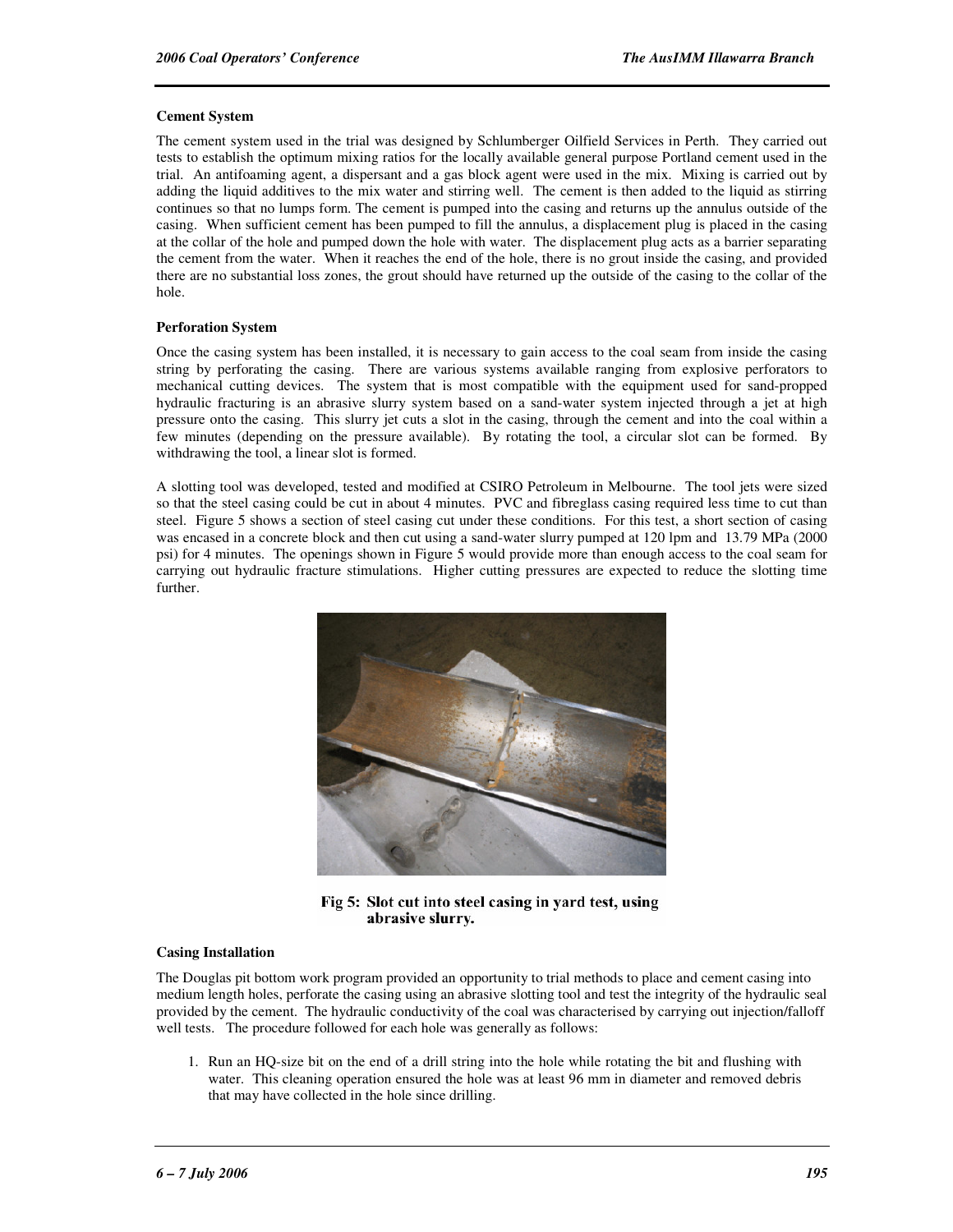- 2. Run the casing string into the hole. A casing shoe valve was installed on the first length of casing run to act as a check valve – allowing fluid to pass from the casing into the hole but not in the opposite direction. Typically the casing could be pushed in by hand for 25 m or so and then was pushed by the drill rig for the rest of the hole length (50 m).
- 3. Install the cement head on the stand pipe and connect the casing into the cement head so that the annulus and the inside of the casing were isolated from one another. The hole was then filled with water from the pit water supply, allowing the system to be checked for hydraulic integrity.
- 4. Mix and pump a volume of cement into the casing. After the first hole tested, the volume of cement mixed was standardised at 450 litres per hole. This was pumped into the casing and then the displacement plug was pumped down the casing to push the cement out into the annulus.
- 5. Wait 4 to 12 hours for the cement to cure. Then remove the cement head.
- 6. Test the cement hydraulic seal by notching the casing and then injecting fluid through the notches while monitoring for leakage along the cement filled annulus.
- 7. Carry out coal characterisation tests as required.

#### **CHARACTERISATION TESTING**

Two types of characterisation tests were used at Douglas.

#### *Step-Rate Tests*

The step-rate test involves injecting into the entire hole or into a single slot at a constant rate for a fixed period of time. The rate is then increased to a higher fixed rate and injection at that rate continues for the same fixed period. Typically 4 to 8 steps in rate are used for one test.

When injecting into the entire hole, the test results give an estimate of the injection pressure versus injection rate response for the hole. This test is useful in estimating what the rate of loss of a particular fluid (for example, cement or water) will be into the coal if the hole is pressurised to some fixed level. A pressurised hole will lose fluid at a decreasing rate if the pressure is held constant, but this test provides a first order estimate of the loss rate for short pressurisation intervals (such as during cementing).

As a fracturing response test, the step-rate test is used to estimate the fracture extension pressure. The fracture extension pressure is the pressure required to extend a hydraulic fracture and is an upper estimate of the minimum principal stress magnitude.

#### *Injection/Falloff Well Test*

In the injection/falloff well test, water is injected through a slot at a constant low rate such that the pressure rise does not approach the fracturing pressure. A short test involves 1 to 2 hours of injection followed by 1 to 2 hours of falloff. A more standard test in coal would require 4 to 6 hours of injection and up to 12 hours of falloff. Short tests were used at Douglas to see how these tests might be carried out in a production setting and to estimate the coal parameters.

The data from an injection/falloff well test are analysed to obtain the permeability of the coal and the initial pressure in the coal. In addition, a parameter called the skin is obtained which is an indication of the permeability damage or stimulation effect existing locally at the borehole.

#### **RESULTS**

All six holes at the Douglas pit bottom site were cased during the project although it was not possible to fully install casing in Hole 1 because of hole instability. Casing strings were installed and cemented in the other five holes.

In general, there were no difficulties installing the casing, provided the holes were flushed immediately beforehand using a 96 mm drill bit and drill rods. The casing was able to be pushed into the hole by hand to about 25 m before it was necessary to use the machine. However, without cleaning the hole first, the casing was typically not able to be run much past the end of the standpipe.

Cementing through the casing with return along the annulus proved to be more challenging, mainly because of equipment limitations. The cement system was able to be mixed without difficulty in two high-shear mixing tubs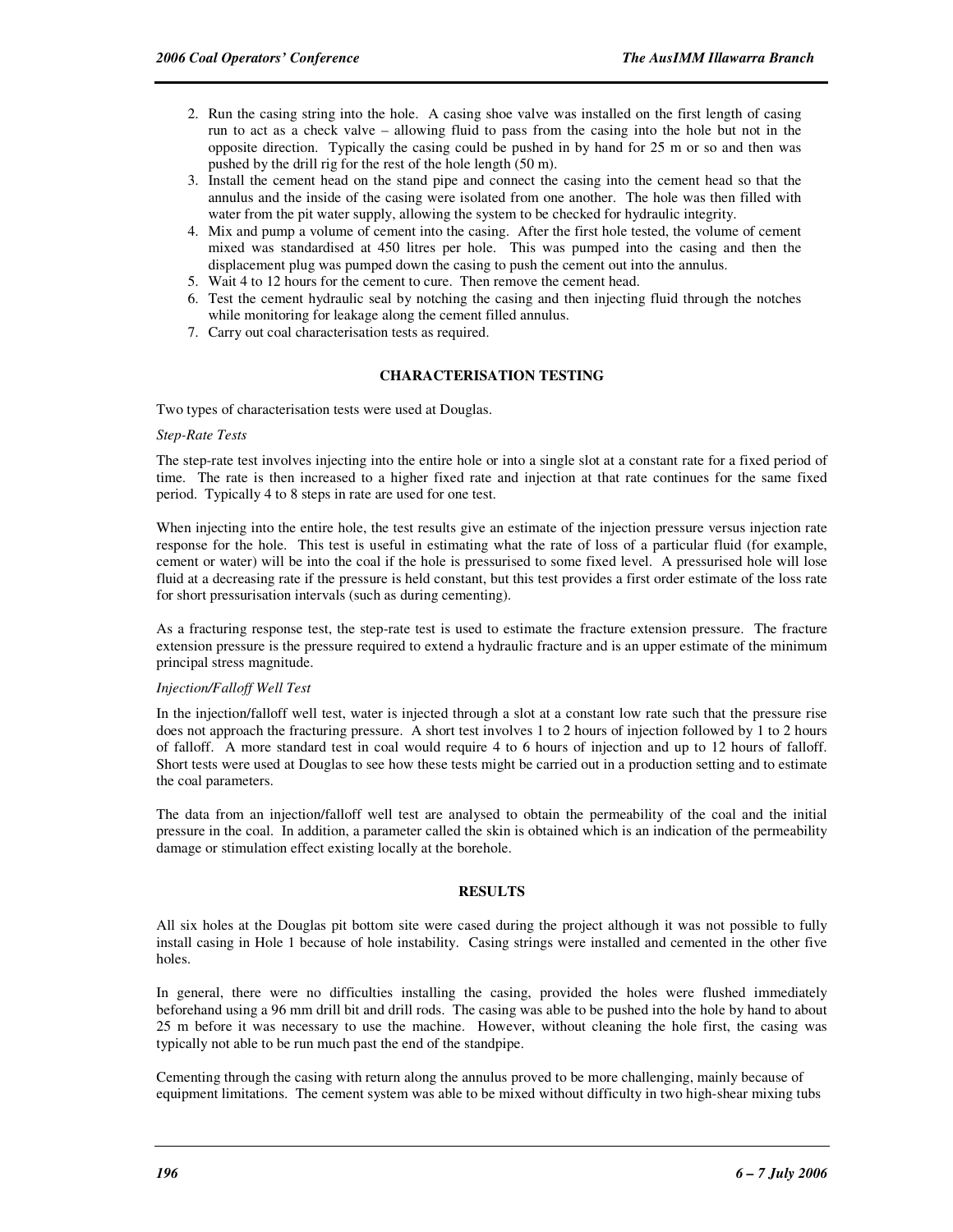capable of holding up to 450 litres of cement at a time. The cement was then pumped into the hole using a 2 MPa progressive cavity pump. In several of the holes, grout return was observed at the collar of the hole. But power outages, blockages and insufficient pump pressure meant that in several holes, the displacement plug was not able to be pumped to the end of the casing. Once the steady flow of grout was interrupted, it proved difficult to get it restarted again with the equipment available.

A small gap was observed to occur at the top of the cement annulus in some of the holes. While the existence of a small gap, of width less than about 1mm, is not necessarily a problem for subsequent treatments using sand propped hydraulic fracturing, it is nevertheless an inconvenience that would be best to eliminate.

If a gap is present, the casing string needs to be strong enough to withstand the external fluid pressure when injection fluid leaks through the gap along the outside of the casing. The loading on PVC, fibreglass, and steel casing required to cause collapse is about 0.3 MPa, 3.5 MPa and 13 MPa respectively. Steel casing is therefore the preferred option from the perspective of collapse pressure at treatment pressures expected to be of the order of 10 MPa. Fracturing through slots in the casing can occur even if there is some fluid loss into the gap. Once sand is started, it will bridge across and plug any small gaps.

The gap at the top of the casing is caused by various processes.

- The cement may settle slightly during curing and free water rises to the top. If this occurs, the free water leaves a small gap along the top of the hole. Careful mixing of the cement and use of dispersants limits the amount of free water in the mix.
- If the displacement fluid (typically water) bypasses the displacement plug or leaks from any of the casing couplers, it can channel back along the casing, preferentially at the top as it is of lower density, and form a gap or further enlarge any gap that may already exist.
- Fluid pressure in the seam can drive water (or gas) into the hole after cementing. This fluid will tend to separate at the top of the hole. Maintaining pressure in the cement that is above the pressure in the coal will eliminate this problem.

By pumping grout into the gap at the collar, it was found to be possible to effectively seal up any gaps that had formed, but there is clearly benefit in not having any gap form in the first place. Pumping cement into a slot placed some distance along the casing could also be used, but was not attempted during the Douglas trials.

Slotting of the casing using the abrasive jet proved to be relative easy. With the pressures available, it took several bags of sand and some 4-10 minutes of pumping to cut a circular slot in the steel casing. Higher pressures and better control of the rotation rate is expected to reduce this timeframe to just a few minutes in normal operation.

### **STEP-RATE TEST RESULTS**

A step-rate test along the full length of the hole was carried out in Hole 6 using water. The hole was first filled with water from the pit-water supply. The step-rate test was then carried out by injecting into the casing (before it was cemented) through the cement head. The return valve on the annulus was shut during the injection so the water injected was forced into the seam. The highest rate achieved was 55 litres per minute and the pressure during this step reached 2 MPa.

The water test establishes a reference point for comparison to the step-rate test carried out in Hole 2 using cement. After starting the cementing and obtaining cement returns through the annulus at the collar to confirm that the entire hole was full of cement, the annulus return valve was closed and injection was carried out in everincreasing rate steps. The final step was at 6 litres per minute and the pressure reached 1.8 MPa. The cement loss rate at 1.8 MPa was therefore 6 lpm. It is anticipated that this rate would decrease with time.

The fluid pressure in the seam at this site is very low because the coal contains virtually no gas and has been draining into the mine openings for about 25 years. Therefore, the 1.8 MPa is acting against essentially no hydraulic pressure in the seam and represents a pressure above the seam pressure.

In a gassy area, the seam pressure might be 3 MPa, but to force cement into the seam the pressure would have to be increased above 3 MPa and if the cement pressure were increased to 4.8 MPa the loss rate might be about 6 litres per minute per 40 m of hole (allowing for the stand pipe). The intention in gassy areas is to keep the cement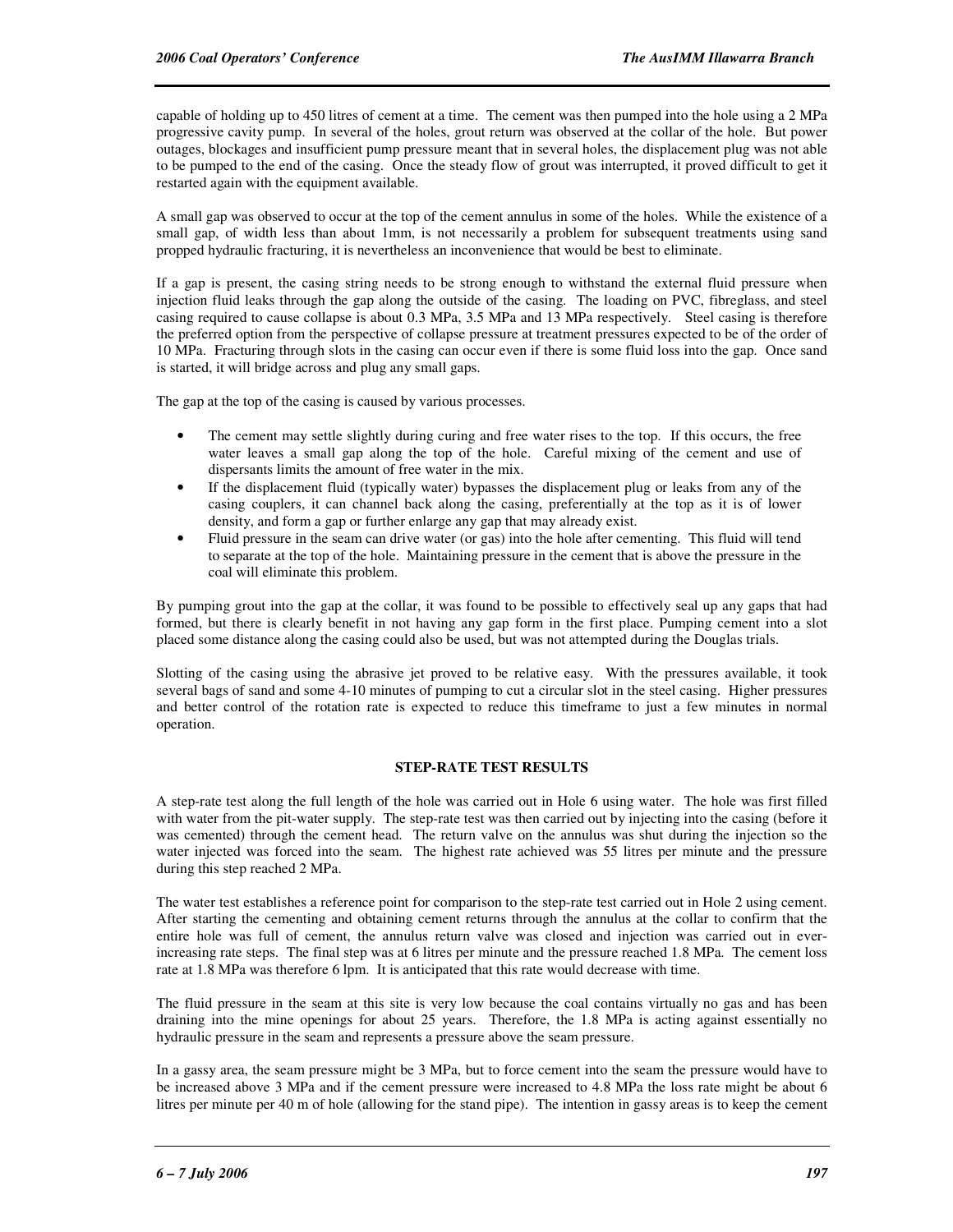pressure just above the gas pressure in the seam so the loss of cement under these conditions would be expected to be less than 6 l pm per 40 m of hole.

A short well test was conducted through one of the slots at 25 m in Hole 4 after re-cementing of the annulus. The well tests provide an order of magnitude estimate of seam permeability and pressure at the site. Water was then injected for 1 hour at 1.47 litres per minute. The falloff in pressure after shutting in the slot (isolating the pressurised fluid in the slot and allowing it to drain away into the formation) was then recorded for 1 hour.

Figure 6 shows the analysis of the falloff data from the well test in Hole 4 at the 25 m slot. This analysis is considered to give the best estimate of reservoir pressure. Figure 7 shows a second analysis plot of the falloff data for the well test in Hole 4 at the 25 m slot which gives the best estimate of permeability.



Fig 6: Analysis plot of the falloff data from the well test in Hole 4 at the 25m slot. This analysis gives the best estimate of reservoir pressure.





The flattening of the falloff curve in the Horner plot is indicative of a test carried out by injecting water into an unsaturated seam. The early part of the curve (larger Horner time) where the slope is greater is used to obtain an estimate of the seam permeability. In later times (small Horner time) the pressure is affected by the low gas pressure in the reservoir and the slope tends to flatten and approach the reservoir pressure asymptotically. The intercept of this portion of the curve with a Horner time of 1 provides an estimate of the reservoir pressure. If more accurate estimates of permeability and reservoir pressure are required, the injection and falloff portions of the test should be extended to several hours each.

Notwithstanding the short duration of the tests, permeability of about 5md and a reservoir pressure of about 34 kPa (5 psi) seem reasonable estimates based on the site location. It should also be noted that this analysis assumes radial flow conditions exist while such a short test is expected to take place almost wholly in a spherical flow period.